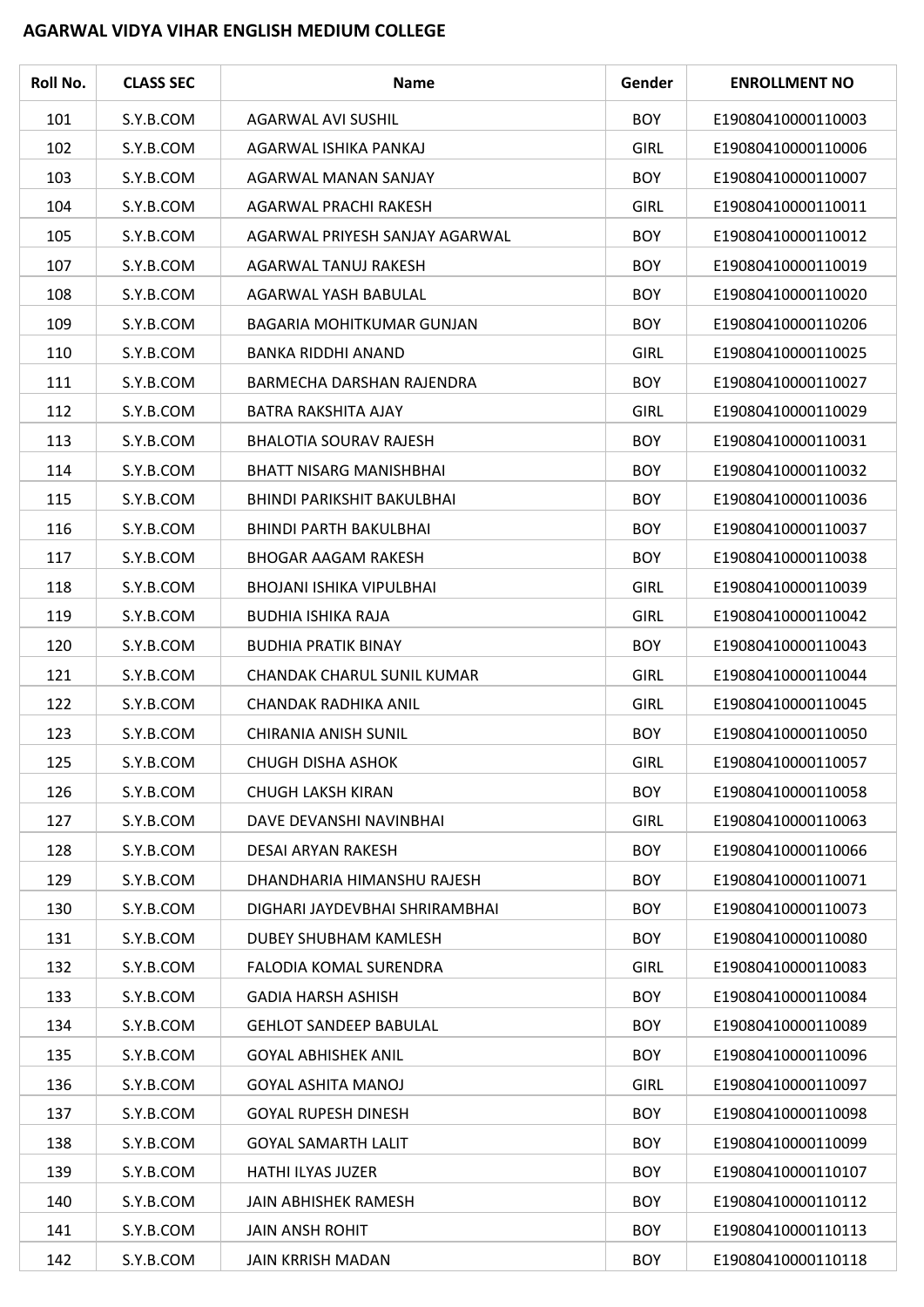| Roll No. | <b>CLASS SEC</b> | <b>Name</b>                     | Gender      | <b>ENROLLMENT NO</b> |
|----------|------------------|---------------------------------|-------------|----------------------|
| 143      | S.Y.B.COM        | JAIN SIDDHARTH NARESHBHAI       | <b>BOY</b>  | E19080410000110131   |
| 144      | S.Y.B.COM        | <b>JANI DEV KIRITKUMAR</b>      | <b>BOY</b>  | E19080410000110135   |
| 145      | S.Y.B.COM        | JARIWALA ANIKET HIMANSHUBHAI    | <b>BOY</b>  | E19080410000110371   |
| 146      | S.Y.B.COM        | JARIWALA ISHANT KISHORBHAI      | <b>BOY</b>  | E19080410000110137   |
| 147      | S.Y.B.COM        | JOGANI MANASVI RAKESH           | <b>GIRL</b> | E19080410000110143   |
| 148      | S.Y.B.COM        | KAKADIYA RIDDHAM PRAFULBHAI     | <b>BOY</b>  | E19080410000110150   |
| 149      | S.Y.B.COM        | KARNANI JAYESH RAJENDRA PRASAD  | <b>BOY</b>  | E19080410000110153   |
| 150      | S.Y.B.COM        | KARWA PRATIK SATYANARAYAN       | <b>BOY</b>  | E19080410000110154   |
| 151      | S.Y.B.COM        | KEDIA SIDDHARTH UMESH           | <b>BOY</b>  | E19080410000110157   |
| 152      | S.Y.B.COM        | KEDIA TANYA SANJAY              | <b>GIRL</b> | E19080410000110158   |
| 153      | S.Y.B.COM        | KHANCHANDANI JANVI KAMLESH      | <b>GIRL</b> | E19080410000110164   |
| 154      | S.Y.B.COM        | LAKHANI KHUSHI SUNILKUMAR       | <b>GIRL</b> | E19080410000110180   |
| 156      | S.Y.B.COM        | MADHAVWALA DHRUVANSHI RAMESHWAR | <b>GIRL</b> | E19080410000110182   |
| 157      | S.Y.B.COM        | MAHARANA SOBHA BHAGVAN          | <b>GIRL</b> | E19080211000110171   |
| 158      | S.Y.B.COM        | MAKHARIA YASH PRABHU DAYAL      | <b>BOY</b>  | E19080410000110185   |
| 159      | S.Y.B.COM        | MALOO KAVISHA KAMAL             | <b>GIRL</b> | E19080410000110189   |
| 160      | S.Y.B.COM        | MAURYA MANISH DINESH            | <b>BOY</b>  | E19080410000110194   |
| 161      | S.Y.B.COM        | MAURYA SHUBHENDU OMKARNATH      | <b>BOY</b>  | E19080410000110195   |
| 162      | S.Y.B.COM        | <b>MEHTA AYUSH NAVNEET</b>      | <b>BOY</b>  | E1908227000110445    |
| 163      | S.Y.B.COM        | MEWARA KARANKUMAR MAHENDRAKUMAR | <b>BOY</b>  | E19080410000110199   |
| 164      | S.Y.B.COM        | MITTAL JYOTI SANTOSH            | <b>GIRL</b> | E19080410000110203   |
| 165      | S.Y.B.COM        | MITTAL SUHANI ANILBHAI          | <b>GIRL</b> | E19080410000110204   |
| 166      | S.Y.B.COM        | MODI KOMAL PRAKASH              | <b>GIRL</b> | E19080410000110205   |
| 169      | S.Y.B.COM        | PANDEY VINITA PRAJESH           | <b>GIRL</b> | E19080410000110230   |
| 170      | S.Y.B.COM        | PANSARI MADHAV SHEKHAR          | <b>BOY</b>  | E19080410000110235   |
| 171      | S.Y.B.COM        | PATEL ARYAN ALPESHKUMAR         | <b>BOY</b>  | E19080410000110238   |
| 172      | S.Y.B.COM        | PATEL PARTH RAJENDRAKUMAR       | <b>BOY</b>  | E19080410000110248   |
| 173      | S.Y.B.COM        | PATEL UBED KAMIL                | <b>BOY</b>  | E1808410000110209    |
| 174      | S.Y.B.COM        | PODDAR NISHANT SHANKARLAL       | <b>BOY</b>  | E19080410000110254   |
| 175      | S.Y.B.COM        | PODDAR SHUBHAM VIJAY            | <b>BOY</b>  | E19080410000110255   |
| 176      | S.Y.B.COM        | RAJPUT GULABSINGH JABBARSINGH   | <b>BOY</b>  | E19080410000110261   |
| 177      | S.Y.B.COM        | RAJPUT SHIVAMSINGH DEVENDRASING | <b>BOY</b>  | E19080410000110262   |
| 178      | S.Y.B.COM        | RANA HARSHRAJ PRADYUMANBHAI     | <b>BOY</b>  | E19080410000110266   |
| 180      | S.Y.B.COM        | RUPARELIA PARTH JIGNESHKUMAR    | <b>BOY</b>  | E19080410000110279   |
| 181      | S.Y.B.COM        | SARAF SHIVAM MAHESHKUMAR        | <b>BOY</b>  | E19080410000110284   |
| 182      | S.Y.B.COM        | SHAH HETALI KAUSHIK             | <b>GIRL</b> | E19080410000110291   |
| 183      | S.Y.B.COM        | SHAH KHUSHI MANOJ               | <b>GIRL</b> | E19080410000110292   |
| 184      | S.Y.B.COM        | SHAH MOXY RAJESHBHAI            | <b>GIRL</b> | E19080410000110293   |
| 185      | S.Y.B.COM        | SHAH NIDHI SAURABHKUMAR         | <b>GIRL</b> | E19080410000110372   |
| 186      | S.Y.B.COM        | SHAH PARTH RAJESHBHAI           | <b>BOY</b>  | E19080410000110295   |
| 187      | S.Y.B.COM        | SHARMA BRAMANAND SHIVRATAN      | <b>BOY</b>  | E19080410000110307   |
| 188      | S.Y.B.COM        | SHARMA ROHIT LAXMAN             | <b>BOY</b>  | E19080410000110312   |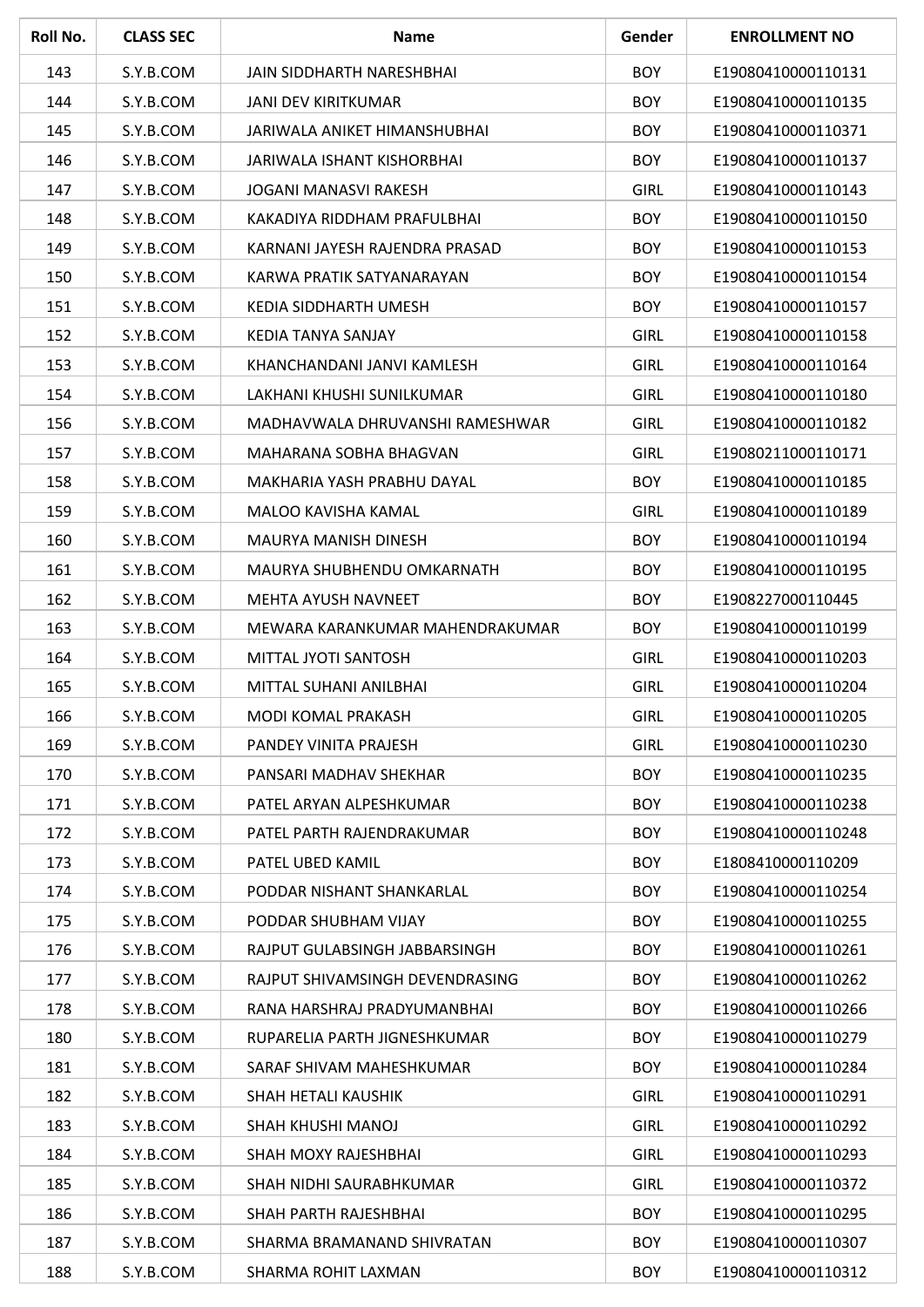| Roll No. | <b>CLASS SEC</b> | <b>Name</b>                      | Gender      | <b>ENROLLMENT NO</b> |
|----------|------------------|----------------------------------|-------------|----------------------|
| 189      | S.Y.B.COM        | SHEKHAWAT KHUSHBOO MAHENDRASINGH | <b>GIRL</b> | E19080410000110313   |
| 190      | S.Y.B.COM        | SHUKLA SHIVA DHARMENDRA          | <b>BOY</b>  | E19080410000110318   |
| 191      | S.Y.B.COM        | SINGHI DARSHAN PUNIT             | <b>BOY</b>  | E19080410000110327   |
| 192      | S.Y.B.COM        | SIRVI MAHESH NARAYANLAL          | <b>BOY</b>  | E19080410000110329   |
| 193      | S.Y.B.COM        | SOLANKI YASHRAJSINH PRAVINSINH   | <b>BOY</b>  | E19080410000110331   |
| 194      | S.Y.B.COM        | SUGANDHI MITALI AJAY             | <b>GIRL</b> | E19080410000110334   |
| 195      | S.Y.B.COM        | SULTANIYA KOMAL VISHNU           | <b>GIRL</b> | E19080410000110335   |
| 196      | S.Y.B.COM        | THAKAR SMIT DHARMESHKUMAR        | <b>BOY</b>  | E19080410000110344   |
| 197      | S.Y.B.COM        | TIBREWAL RITIKA KANHAIYALAL      | <b>GIRL</b> | E19080410000110347   |
| 198      | S.Y.B.COM        | TIWARI RICHA KRISHNANAND         | <b>GIRL</b> | E19080410000110352   |
| 199      | S.Y.B.COM        | VOHERA AKSHAT DINESHKUMAR        | <b>BOY</b>  | E19080410000110363   |
| 201      | S.Y.B.COM        | KHOIWAL HITENKUMAR RATANLAL      | <b>BOY</b>  | E19080410000110169   |
| 301      | S.Y.B.COM        | AGARWAL RADHIKA SATISH KUMAR     | <b>GIRL</b> | E19080410000110013   |
| 302      | S.Y.B.COM        | AGARWAL SAHIL JAIPRAKASH         | <b>BOY</b>  | E19080410000110015   |
| 303      | S.Y.B.COM        | AGARWAL SHIVAM SANJAY            | <b>BOY</b>  | E19080410000110018   |
| 304      | S.Y.B.COM        | AGRAWAL PUSHP PRADIP             | <b>BOY</b>  | E19080410000110021   |
| 305      | S.Y.B.COM        | BAGARIYA SUMAN SOHANLAL          | <b>GIRL</b> | E19080410000110023   |
| 306      | S.Y.B.COM        | BARI ROHITKUMAR RAMBABUPRASAD    | <b>BOY</b>  | E19080410000110026   |
| 307      | S.Y.B.COM        | BHAJIWALA STUTI KIRTIKUMAR       | <b>GIRL</b> | E19080410000110030   |
| 308      | S.Y.B.COM        | CHAUHAN DIKSHA VIJAY KUMAR SINGH | <b>GIRL</b> | E19080410000110046   |
| 309      | S.Y.B.COM        | CHAUHAN DIPESH FUTARMAL          | <b>BOY</b>  | E19080410000110047   |
| 310      | S.Y.B.COM        | CHIRAG KUMAR SANJAY KUMAR        | <b>BOY</b>  | E19080410000110002   |
| 311      | S.Y.B.COM        | CHORAWALA DATTAVI HITENDRA       | <b>GIRL</b> | E19080410000110052   |
| 312      | S.Y.B.COM        | CHUDIWALA SANCHITA MAHENDRA      | <b>GIRL</b> | E19080410000110055   |
| 313      | S.Y.B.COM        | DADHANIA PRINCI BHAVESHKUMAR     | <b>GIRL</b> | E19080410000110059   |
| 314      | S.Y.B.COM        | DODIYAR HETAL GAURSINGH          | <b>GIRL</b> | E19080410000110075   |
| 315      | S.Y.B.COM        | DORIWALA URVISH DANNY            | <b>BOY</b>  | E19080410000110077   |
| 316      | S.Y.B.COM        | DUDHATRA DHRUVITA MUKESHBHAI     | <b>GIRL</b> | E19080410000110081   |
| 318      | S.Y.B.COM        | GANDHI MONA SUBHASHCHANDRA       | <b>GIRL</b> | E19080410000110087   |
| 319      | S.Y.B.COM        | <b>GHOSH NIVEDITA TAPASBHAI</b>  | <b>GIRL</b> | E19080410000110090   |
| 320      | S.Y.B.COM        | <b>GIRI NIKHIL NARENDRA</b>      | <b>BOY</b>  | E19080410000110093   |
| 321      | S.Y.B.COM        | <b>GOLANI HARSH JAYESHBHAI</b>   | <b>BOY</b>  | E19080410000110094   |
| 322      | S.Y.B.COM        | <b>GOSWAMI KOMAL DINANATH</b>    | <b>GIRL</b> | E19080410000110095   |
| 323      | S.Y.B.COM        | <b>GUPTA NITIN AVADHESH</b>      | <b>BOY</b>  | E19080410000110100   |
| 324      | S.Y.B.COM        | GUPTA RAJENDRA KRIPASHANKAR      | <b>BOY</b>  | E19080410000110101   |
| 325      | S.Y.B.COM        | <b>GUPTA RITESHKUMAR ANIL</b>    | <b>BOY</b>  | E19080410000110102   |
| 326      | S.Y.B.COM        | <b>GUPTA SATEESH SHIVAVTAR</b>   | <b>BOY</b>  | E19080410000110103   |
| 327      | S.Y.B.COM        | GUPTA SURENDRA KRIPASHANKAR      | <b>BOY</b>  | E19080410000110104   |
| 328      | S.Y.B.COM        | <b>GUPTA VIKAS BRIJESH</b>       | <b>BOY</b>  | E19080410000110105   |
| 329      | S.Y.B.COM        | HARIYANI RAJ ATULKUMAR           | <b>BOY</b>  | E19080410000110106   |
| 330      | S.Y.B.COM        | HIRPARA NEVILKUMAR VINUBHAI      | <b>BOY</b>  | E19080410000110108   |
| 331      | S.Y.B.COM        | <b>JAIN ISHITA AKHIL</b>         | <b>GIRL</b> | E19080410000110114   |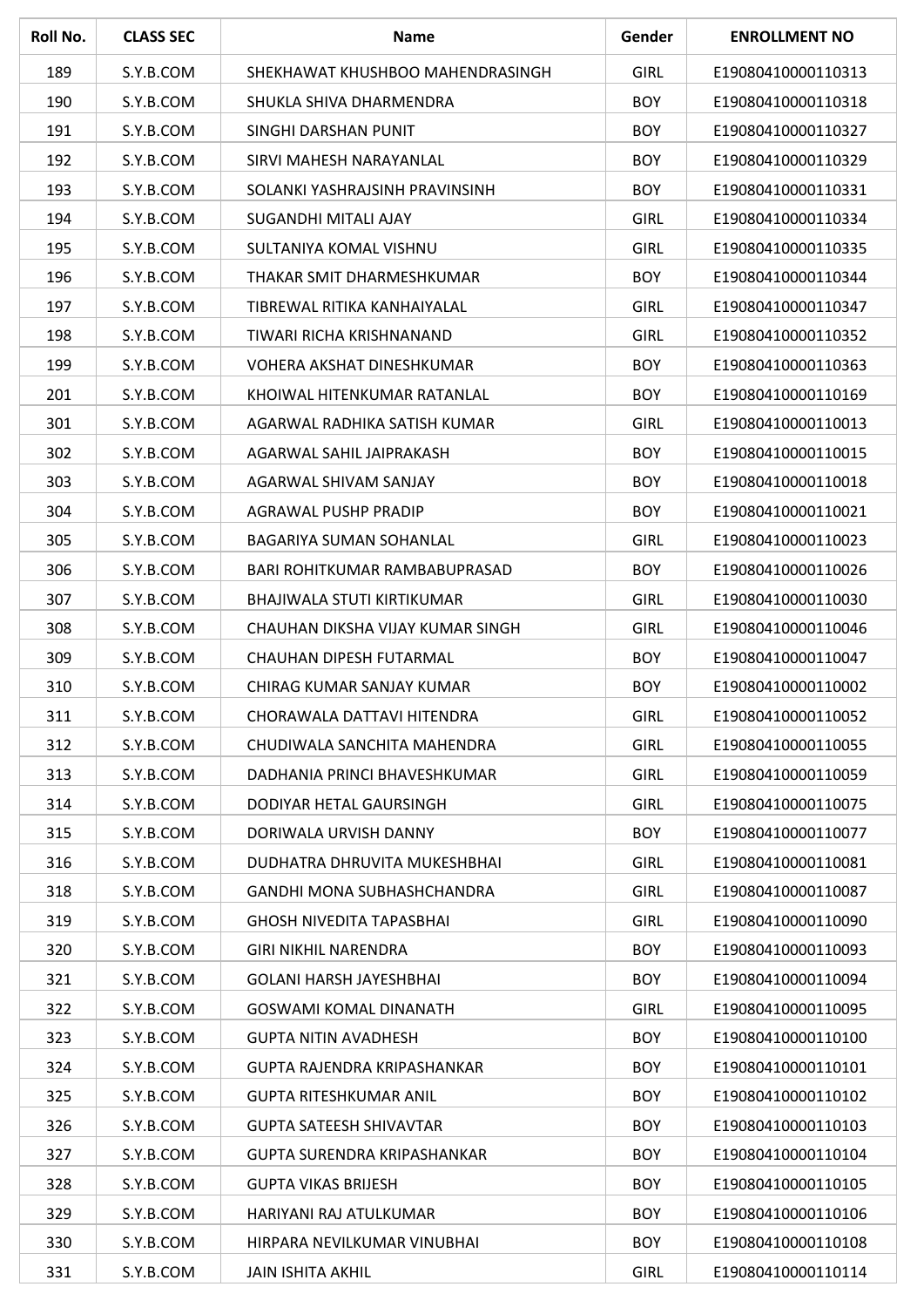| Roll No. | <b>CLASS SEC</b> | <b>Name</b>                     | Gender      | <b>ENROLLMENT NO</b> |
|----------|------------------|---------------------------------|-------------|----------------------|
| 332      | S.Y.B.COM        | <b>JAIN KHUSHI RAJESH</b>       | <b>GIRL</b> | E19080349000110133   |
| 333      | S.Y.B.COM        | <b>JAIN KHUSHI UTTAMCHAND</b>   | <b>GIRL</b> | E19080410000110117   |
| 334      | S.Y.B.COM        | <b>JAIN PRIYANSHU ANIL</b>      | <b>BOY</b>  | E19080410000110123   |
| 335      | S.Y.B.COM        | JAIN RIYA RAKESHKUMAR           | <b>GIRL</b> | E19080410000110126   |
| 336      | S.Y.B.COM        | <b>JAIN SANSKAR MANAK</b>       | <b>BOY</b>  | E19080410000110128   |
| 337      | S.Y.B.COM        | JAIN SHILU JITENDRA             | <b>GIRL</b> | E19080410000110129   |
| 338      | S.Y.B.COM        | <b>JAIN SIDDHARTH RAKESH</b>    | <b>BOY</b>  | E19080410000110132   |
| 339      | S.Y.B.COM        | JAIN VANITA NAVINKUMAR          | <b>GIRL</b> | E19080410000110133   |
| 340      | S.Y.B.COM        | JARIWALA DHRUV PARESHKUMAR      | <b>BOY</b>  | E19080410000110136   |
| 341      | S.Y.B.COM        | <b>JARIWALA NIKHIL VIRESH</b>   | <b>BOY</b>  | E19080410000110138   |
| 343      | S.Y.B.COM        | <b>JHAWAR PIYUSH HUKMICHAND</b> | <b>BOY</b>  | E19080410000110142   |
| 344      | S.Y.B.COM        | <b>JUNEJA GURMEET INDERJEET</b> | <b>BOY</b>  | E19080410000110145   |
| 345      | S.Y.B.COM        | KADAM KEVALKUMAR MUKESHBHAI     | <b>BOY</b>  | E19080410000110147   |
| 346      | S.Y.B.COM        | <b>KADHI JEET JATIN</b>         | <b>BOY</b>  | E19080410000110148   |
| 347      | S.Y.B.COM        | KHATRI HARSH PARIMALKUMAR       | <b>BOY</b>  | E19080410000110168   |
| 348      | S.Y.B.COM        | KHOJA MAHIN SALIM               | <b>GIRL</b> | E19080410000110170   |
| 349      | S.Y.B.COM        | KINARIWALA KEVIN TEJASKUMAR     | <b>BOY</b>  | E19080410000110171   |
| 350      | S.Y.B.COM        | KOKRA SANYAM ARVIND             | <b>BOY</b>  | E19080410000110172   |
| 351      | S.Y.B.COM        | KOTHARI MAYANK OMKAR MAL        | <b>BOY</b>  | E19080410000110173   |
| 352      | S.Y.B.COM        | KOTHARI PRAPTI KALPESHKUMAR     | <b>GIRL</b> | E19080410000110174   |
| 353      | S.Y.B.COM        | KUSHWAHA KARTIK ANAND           | <b>BOY</b>  | E19080410000110177   |
| 354      | S.Y.B.COM        | KUSHWAHA RAHUL ISWARI           | <b>BOY</b>  | E19080410000110178   |
| 355      | S.Y.B.COM        | MAHETA AYUSHI JIGNESHKUMAR      | <b>GIRL</b> | E19080410000110184   |
| 356      | S.Y.B.COM        | <b>MALI MITAL GUNVANT</b>       | <b>GIRL</b> | E19080410000110187   |
| 357      | S.Y.B.COM        | MANGROLIYA RIDDHI ALPESHBHAI    | <b>GIRL</b> | E19080410000110193   |
| 358      | S.Y.B.COM        | MAURYA NEELU HARILAL            | <b>GIRL</b> | E1808410000110167    |
| 359      | S.Y.B.COM        | MEENA RACHANA HANSRAJ           | <b>GIRL</b> | E19080410000110196   |
| 360      | S.Y.B.COM        | MEHTA PURVA VIPUL               | <b>GIRL</b> | E19080410000110197   |
| 361      | S.Y.B.COM        | MISHRA NITESH ASHOK             | <b>BOY</b>  | E19080410000110200   |
| 362      | S.Y.B.COM        | MUNDHRA DURGA HUKAMCHAND        | <b>GIRL</b> | E19080410000110209   |
| 363      | S.Y.B.COM        | NARANG VIDHI AJAY               | <b>GIRL</b> | E19080410000110216   |
| 364      | S.Y.B.COM        | NISHAD SANJANA BHAGVANDAS       | <b>GIRL</b> | E19080410000110219   |
| 365      | S.Y.B.COM        | PANDEY KISHAN JAYSHANKAR        | <b>BOY</b>  | E19080410000110225   |
| 366      | S.Y.B.COM        | PANDEY MOHIT SARVESHKUMAR       | <b>BOY</b>  | E19080410000110226   |
| 367      | S.Y.B.COM        | PANDEY RIYA MUKEHSKUMAR         | <b>GIRL</b> | E19080410000110228   |
| 368      | S.Y.B.COM        | PANDIT SONUKUMAR GHURAN         | <b>BOY</b>  | E19080410000110231   |
| 369      | S.Y.B.COM        | PARJAPATI PARAM MAANSINGH       | <b>GIRL</b> | E19080410000110236   |
| 370      | S.Y.B.COM        | PASWAN MONIKUMARI VIJAY         | <b>GIRL</b> | E19080410000110237   |
| 371      | S.Y.B.COM        | PATEL ARYAN SUDHIRBHAI          | <b>BOY</b>  | E19080410000110239   |
| 372      | S.Y.B.COM        | PATEL DAKSHKUMAR MAHESHKUMAR    | <b>BOY</b>  | E19080410000110240   |
| 373      | S.Y.B.COM        | PATEL JANKI MAYUR               | <b>GIRL</b> | E19080410000110244   |
| 374      | S.Y.B.COM        | PATEL MANJU AJAY                | <b>GIRL</b> | E19080410000110245   |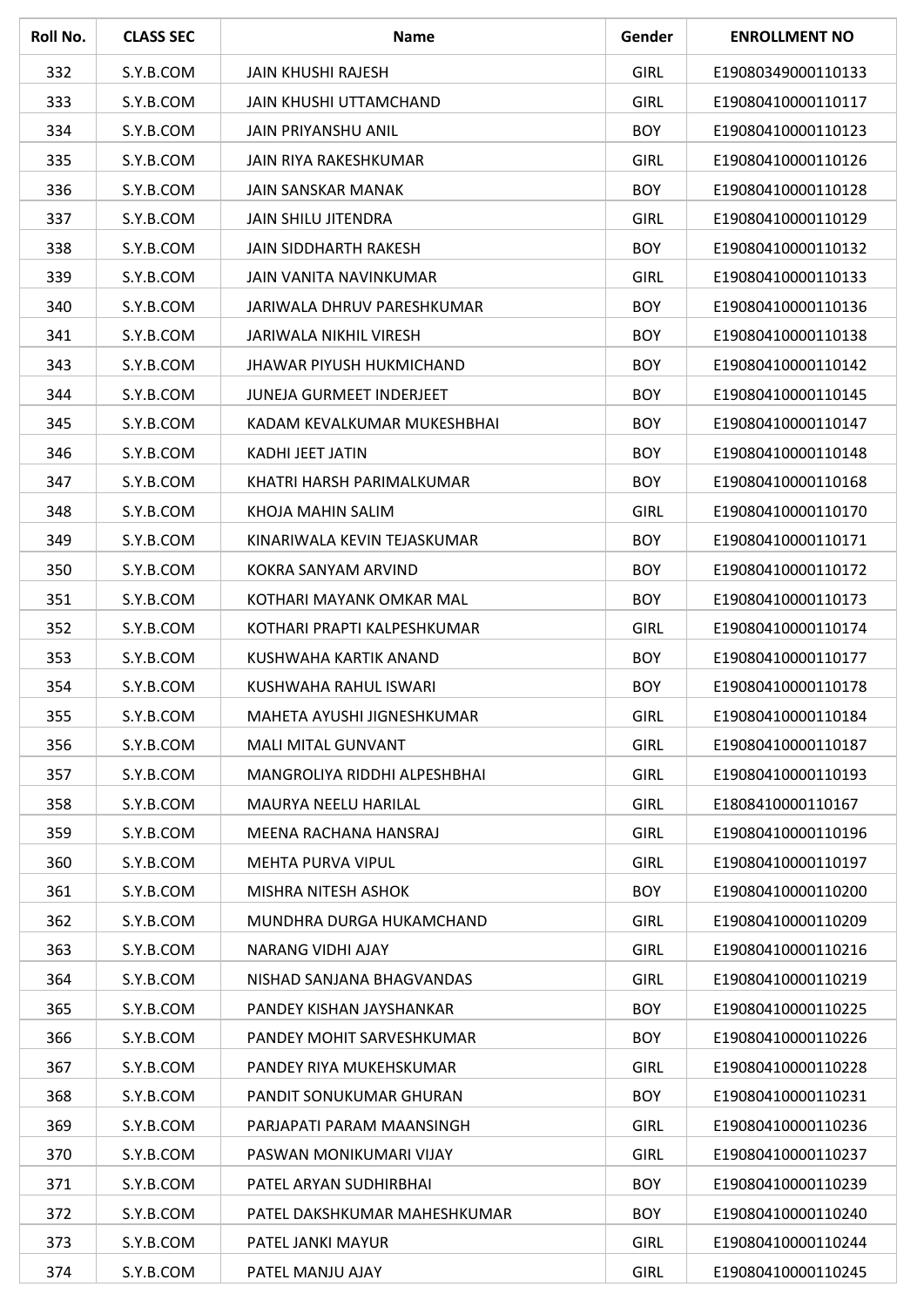| Roll No. | <b>CLASS SEC</b> | <b>Name</b>                        | Gender      | <b>ENROLLMENT NO</b> |
|----------|------------------|------------------------------------|-------------|----------------------|
| 375      | S.Y.B.COM        | PATEL RUTU PRAVINBHAI              | <b>GIRL</b> | E19080410000110250   |
| 376      | S.Y.B.COM        | PATEL SMEET KAMLESHBHAI            | <b>BOY</b>  | E1808410000110211    |
| 377      | S.Y.B.COM        | PATEL YUG PRAVINKUMAR              | <b>BOY</b>  | E1808410000110213    |
| 378      | S.Y.B.COM        | PATHAK ABHINAV SHREESANTOSH        | <b>BOY</b>  | E19080410000110251   |
| 379      | S.Y.B.COM        | PATIL DHRUV GYANESHWAR             | <b>BOY</b>  | E19080410000110252   |
| 380      | S.Y.B.COM        | POPATIYA ANISHA DHARMENDRABHAI     | <b>GIRL</b> | E19080410000110257   |
| 381      | S.Y.B.COM        | RAJPOOT ANKIT ARAVIND PRATAP SINGH | <b>BOY</b>  | E19080410000110259   |
| 382      | S.Y.B.COM        | RAJPUT CHHAYA TEJASINGH            | <b>GIRL</b> | E1808410000110226    |
| 383      | S.Y.B.COM        | RANA HARSH JITENDRAKUMAR           | <b>BOY</b>  | E19080410000110265   |
| 384      | S.Y.B.COM        | RAO VISHWA HITESHBHAI              | <b>GIRL</b> | E19080410000110268   |
| 385      | S.Y.B.COM        | RATHOD DINESH SUBHASH              | <b>BOY</b>  | E19080410000110271   |
| 386      | S.Y.B.COM        | SAHU DIPAK MANOJKUMAR              | <b>BOY</b>  | E19080410000110281   |
| 387      | S.Y.B.COM        | SALUNKE SURAJ DINESH               | <b>BOY</b>  | E19080410000110283   |
| 388      | S.Y.B.COM        | SETHIA KOSHAL JATANLAL             | <b>BOY</b>  | E19080410000110288   |
| 389      | S.Y.B.COM        | SHAH PANKTI VIJAY                  | <b>GIRL</b> | E19080410000110294   |
| 390      | S.Y.B.COM        | SHAH SMIT MUKESHBHAI               | <b>BOY</b>  | E19080410000110299   |
| 391      | S.Y.B.COM        | SHAIKH MOHAMMEDSHAHID SHAHABUDDIN  | <b>BOY</b>  | E19080410000110303   |
| 392      | S.Y.B.COM        | SHARMA ABHISHEK GYANENDRA          | <b>BOY</b>  | E19080410000110306   |
| 393      | S.Y.B.COM        | SHEKHAWAT KUSUM NARENDRA           | <b>GIRL</b> | E19080410000110314   |
| 394      | S.Y.B.COM        | SINGH RAJAT RAMESHWAR              | <b>BOY</b>  | E19080410000110323   |
| 395      | S.Y.B.COM        | SINGH VEDKUMAR SUNIL SINGH         | <b>BOY</b>  | E19080410000110326   |
| 396      | S.Y.B.COM        | SINGHI NIRANJAN VIMAL              | <b>BOY</b>  | E19080410000110328   |
| 397      | S.Y.B.COM        | SONI BHAVESH RAMSINGH              | <b>BOY</b>  | E19080410000110332   |
| 398      | S.Y.B.COM        | SURANA SHILPA HEMRAJ               | <b>GIRL</b> | E19080410000110336   |
| 399      | S.Y.B.COM        | SUTHAR KOMAL KHAYALILAL            | <b>GIRL</b> | E19080410000110338   |
| 400      | S.Y.B.COM        | SUTHAR KRISHNA MAHAVIR PRASAD      | <b>GIRL</b> | E19080410000110339   |
| 401      | S.Y.B.COM        | SUTHAR PIYUSHKUMAR MISHRIMAL       | <b>BOY</b>  | E19080410000110340   |
| 402      | S.Y.B.COM        | SUTHAR POOJA SHAMBHU LAL           | <b>GIRL</b> | E19080410000110341   |
| 403      | S.Y.B.COM        | TANWAR FAISAL IMRAN                | <b>BOY</b>  | E19080410000110343   |
| 404      | S.Y.B.COM        | THAKKAR NEEDHI NILESHKUMAR         | <b>GIRL</b> | E19080410000110345   |
| 405      | S.Y.B.COM        | THAKUR HARI KRISHNA                | <b>BOY</b>  | E19080410000110346   |
| 406      | S.Y.B.COM        | TIWARI ANKITA BIRENDRA             | <b>GIRL</b> | E19080410000110349   |
| 407      | S.Y.B.COM        | TIWARI ASHUTOSH ASHARAM            | <b>BOY</b>  | E19080410000110350   |
| 408      | S.Y.B.COM        | TRIVEDI GAUTAM RAMESHBHAI          | <b>BOY</b>  | E19080410000110355   |
| 409      | S.Y.B.COM        | TRIVEDI SAKSHI VIPUL               | <b>GIRL</b> | E19080410000110356   |
| 410      | S.Y.B.COM        | UPADHYAY SUMAN DURGAPRASAD         | <b>GIRL</b> | E19080410000110357   |
| 411      | S.Y.B.COM        | VAGHELA MANSI KAMLESHBHAI          | <b>GIRL</b> | E19080410000110359   |
| 412      | S.Y.B.COM        | <b>VORA MEET SURESHKUMAR</b>       | <b>BOY</b>  | E19080410000110364   |
| 413      | S.Y.B.COM        | YADAV KISHNUDEV GANGARAM           | <b>BOY</b>  | E19080410000110368   |
| 414      | S.Y.B.COM        | RAJ MINHAZ INTEKHWAB               | <b>BOY</b>  | E19080410000110258   |
| 415      | S.Y.B.COM        | BATHEJA SUKHPREETKAUR KARAMSINGH   | <b>GIRL</b> | E19080410000110028   |
| 416      | S.Y.B.COM        | SHUKLA SHASHI HARISHANKAR          | <b>GIRL</b> | E19080410000110317   |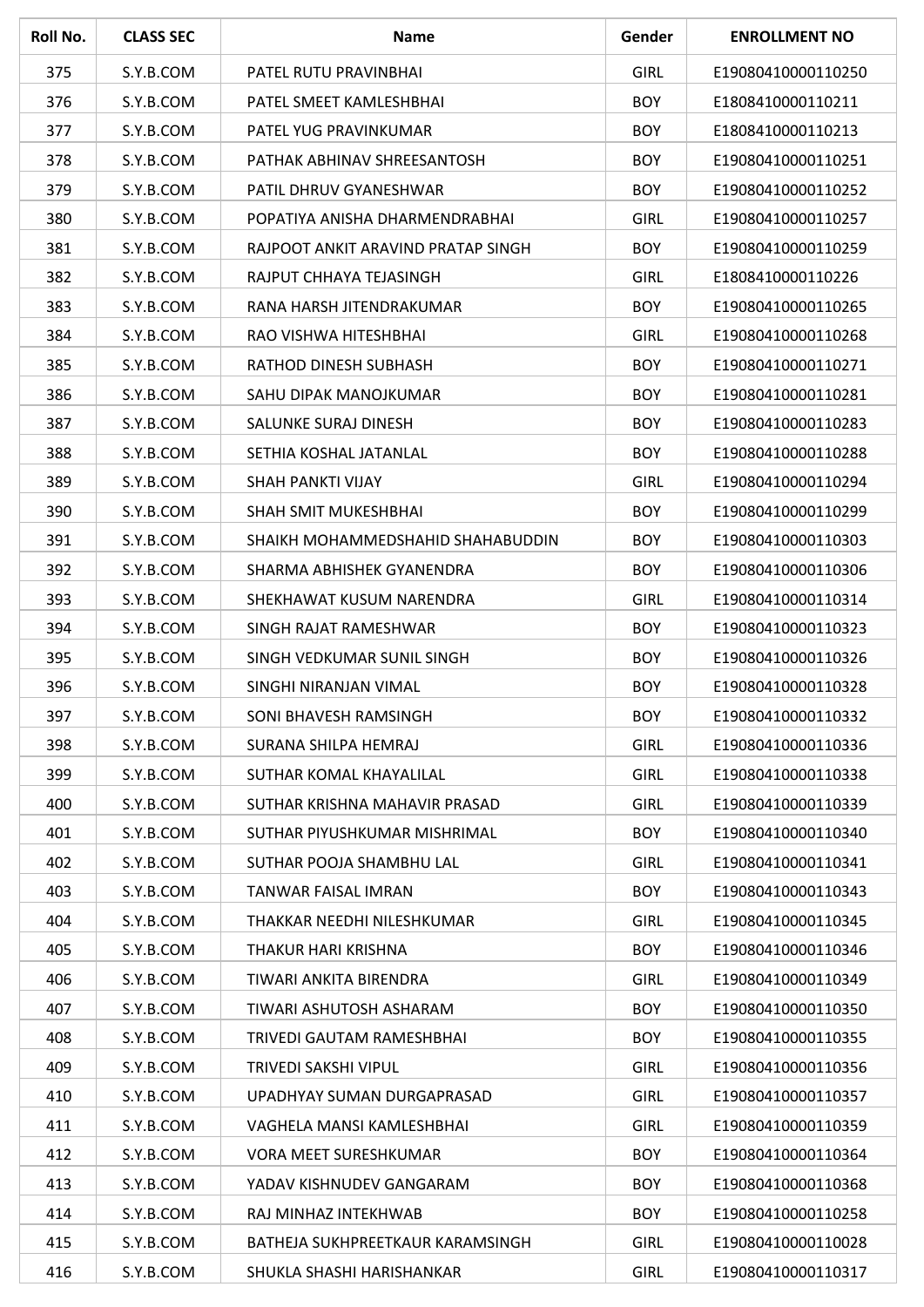| Roll No. | <b>CLASS SEC</b> | <b>Name</b>                     | Gender      | <b>ENROLLMENT NO</b> |
|----------|------------------|---------------------------------|-------------|----------------------|
| 501      | S.Y.B.COM        | AGARWAL NAYAN MAHESH            | <b>BOY</b>  | E19080410000110009   |
| 502      | S.Y.B.COM        | <b>AGARWAL NIKITA MAHAVEER</b>  | GIRL        | E19080410000110010   |
| 503      | S.Y.B.COM        | AGARWAL RAJ SANJAY              | <b>BOY</b>  | E19080410000110014   |
| 504      | S.Y.B.COM        | BAFNA KUNAL GOUTAM              | <b>BOY</b>  | E19080410000110022   |
| 505      | S.Y.B.COM        | <b>BAJAJ KAPISH SUNIL</b>       | <b>BOY</b>  | E19080410000110024   |
| 506      | S.Y.B.COM        | <b>BAJAJ RADHIKA VINOD</b>      | <b>GIRL</b> | E1808410000110035    |
| 507      | S.Y.B.COM        | BHATTAR NANDANI MADHUSUDHAN     | <b>GIRL</b> | E19080410000110033   |
| 508      | S.Y.B.COM        | BHUVA DHRUV ASHVINBHAI          | <b>BOY</b>  | E19080410000110040   |
| 509      | S.Y.B.COM        | <b>BOKADE MIHIR RAJU</b>        | <b>BOY</b>  | E19080410000110041   |
| 510      | S.Y.B.COM        | CHAUHAN LOVELY CHANDRAPAL       | <b>GIRL</b> | E1808410000110059    |
| 511      | S.Y.B.COM        | CHAUHAN MITTAL MUKESH           | <b>GIRL</b> | E19080410000110048   |
| 512      | S.Y.B.COM        | CHORAWALA DARSHINI KAUSHALBHAI  | <b>GIRL</b> | E19080410000110051   |
| 513      | S.Y.B.COM        | CHUGH BHAVIKA PAWANKUMAR        | <b>GIRL</b> | E19080410000110056   |
| 514      | S.Y.B.COM        | DAYMA DHIRAJ UTTAMCHAND         | <b>BOY</b>  | E19080410000110064   |
| 515      | S.Y.B.COM        | DELADIA MIXIKA CHETANBHAI       | <b>GIRL</b> | E19080410000110065   |
| 516      | S.Y.B.COM        | DESAI DHAITRI RUPANG            | <b>GIRL</b> | E19080410000110067   |
| 517      | S.Y.B.COM        | <b>DESAI KREENA TUSHAR</b>      | <b>GIRL</b> | E19080410000110068   |
| 518      | S.Y.B.COM        | DHANANI UTTAMBHAI MUKESHBHAI    | <b>BOY</b>  | E19080410000110070   |
| 519      | S.Y.B.COM        | DOHARE ROHIT RAMKESH            | <b>BOY</b>  | E19080410000110076   |
| 520      | S.Y.B.COM        | DOSHI MOKSHA NIMESHBHAI         | <b>BOY</b>  | E19080410000110078   |
| 521      | S.Y.B.COM        | <b>DUBEY PRIYA SHRINIVAS</b>    | <b>GIRL</b> | E19080410000110079   |
| 522      | S.Y.B.COM        | <b>GADIA SHUBHANGI RAJESH</b>   | <b>GIRL</b> | E19080410000110085   |
| 523      | S.Y.B.COM        | GANDHI AASHAY NAYANKUMAR        | <b>BOY</b>  | E19080410000110086   |
| 524      | S.Y.B.COM        | <b>GANDHI NEHA YOGESHBHAI</b>   | <b>GIRL</b> | E19080410000110088   |
| 525      | S.Y.B.COM        | <b>GHOSH SUROJEET BABLUBHAI</b> | <b>BOY</b>  | E19080410000110091   |
| 526      | S.Y.B.COM        | JADHAV VIDHI BHUPENDRABHAI      | <b>GIRL</b> | E19080410000110111   |
| 527      | S.Y.B.COM        | JAIN JEEL PRAKASH               | <b>GIRL</b> | E19080410000110115   |
| 528      | S.Y.B.COM        | JAIN KAJAL GANESHBHAI           | <b>GIRL</b> | E19080410000110116   |
| 529      | S.Y.B.COM        | JAIN MAYANK SANJAY              | <b>BOY</b>  | E19080410000110119   |
| 530      | S.Y.B.COM        | JAIN RAHUL KUMAR                | <b>BOY</b>  | E19080410000110124   |
| 531      | S.Y.B.COM        | <b>JAIN RAJ RAMESH</b>          | <b>BOY</b>  | E19080410000110125   |
| 532      | S.Y.B.COM        | <b>JAIN SAAKSHI PRITAM</b>      | <b>GIRL</b> | E19080410000110127   |
| 533      | S.Y.B.COM        | <b>JAIN SAIYAM PRAVIN</b>       | <b>BOY</b>  | E1808410000110130    |
| 536      | S.Y.B.COM        | JOSHI SUMEET GOVIND             | <b>BOY</b>  | E19080410000110144   |
| 537      | S.Y.B.COM        | JOSHNA JOSHY                    | <b>GIRL</b> | E19080410000110001   |
| 538      | S.Y.B.COM        | KARNANI DIVYAM SANTKUMAR        | <b>BOY</b>  | E19080410000110152   |
| 539      | S.Y.B.COM        | KARYA VINAY DILIP               | <b>BOY</b>  | E19080410000110155   |
| 540      | S.Y.B.COM        | KELLA HEMALI SACHIN             | <b>GIRL</b> | E19080410000110160   |
| 541      | S.Y.B.COM        | KESHRI ANIKET RAJESH            | <b>BOY</b>  | E19080410000110161   |
| 542      | S.Y.B.COM        | KHAN AASIM ABBAS                | <b>BOY</b>  | E19080410000110162   |
| 543      | S.Y.B.COM        | KHANNA BHAVYA OMPRAKASH         | <b>BOY</b>  | E19080410000110165   |
| 544      | S.Y.B.COM        | KHATIK KAJAL SURAJMAL           | <b>GIRL</b> | E19080410000110166   |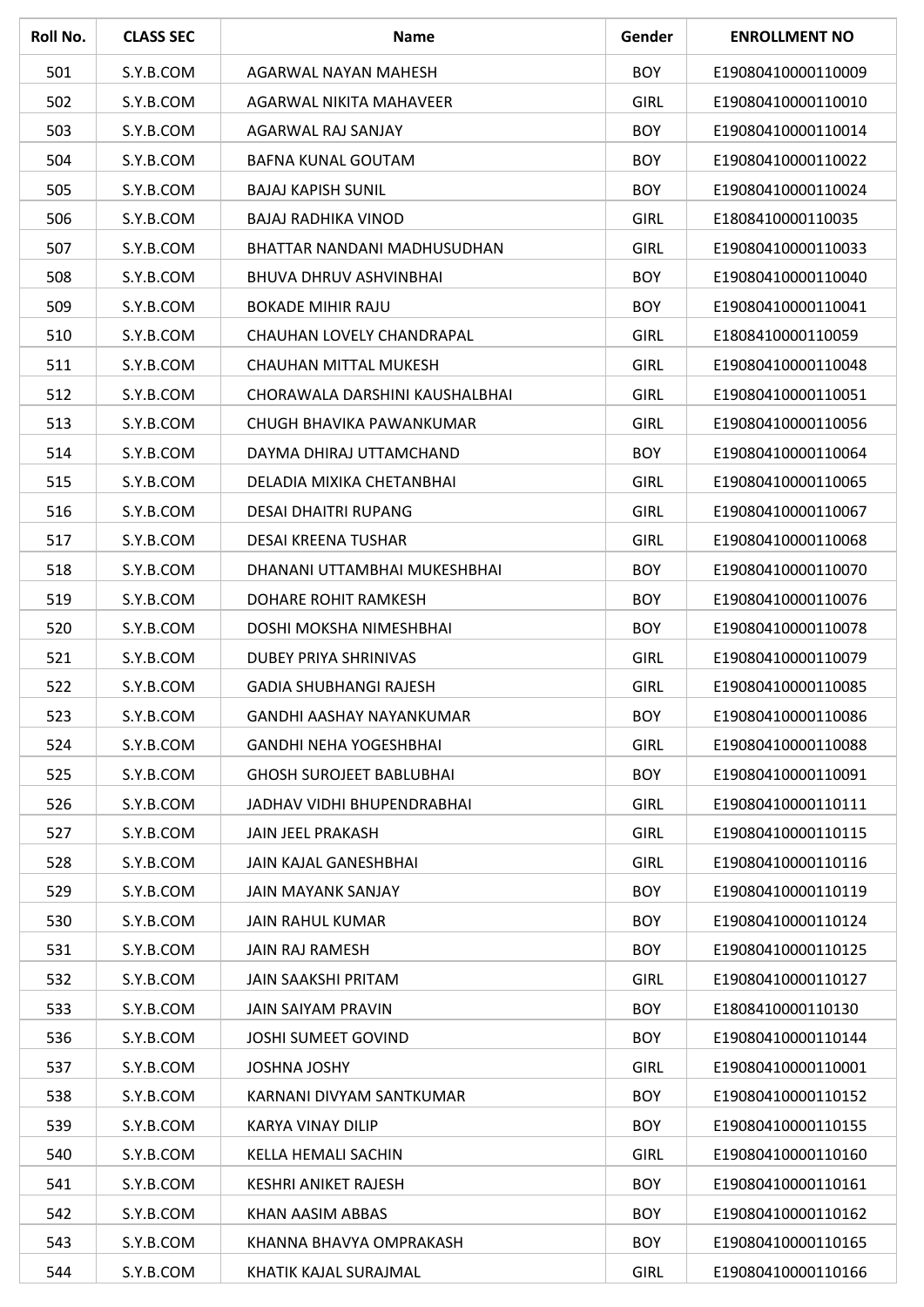| Roll No. | <b>CLASS SEC</b> | <b>Name</b>                      | Gender      | <b>ENROLLMENT NO</b> |
|----------|------------------|----------------------------------|-------------|----------------------|
| 546      | S.Y.B.COM        | KUMAWAT KIRAN PUKHRAJ            | <b>GIRL</b> | E19080410000110176   |
| 547      | S.Y.B.COM        | MAHESHWARI AACHAL PANKAJ         | <b>GIRL</b> | E19080410000110183   |
| 548      | S.Y.B.COM        | MAKHIJA RIYA NIRANJAN            | <b>GIRL</b> | E19080410000110186   |
| 549      | S.Y.B.COM        | <b>MALI SONALI KAILASH</b>       | <b>GIRL</b> | E19080410000110188   |
| 550      | S.Y.B.COM        | MANDAVRA MUSKAN JAGDISH          | <b>GIRL</b> | E19080410000110190   |
| 551      | S.Y.B.COM        | <b>MANDOT HANISHA ASHOK</b>      | <b>GIRL</b> | E19080410000110191   |
| 552      | S.Y.B.COM        | MEHTA SHREYASH VIJAYKUMAR        | <b>BOY</b>  | E19080410000110198   |
| 553      | S.Y.B.COM        | MISHRA PRACHI SUNILKUMAR         | <b>GIRL</b> | E19080410000110201   |
| 554      | S.Y.B.COM        | MISHRA RADHA RAJESH              | <b>GIRL</b> | E19080410000110202   |
| 555      | S.Y.B.COM        | <b>MOR YASH VINOD</b>            | <b>BOY</b>  | E19080410000110207   |
| 556      | S.Y.B.COM        | <b>MORE RITU VILASBHAI</b>       | <b>GIRL</b> | E19080410000110208   |
| 557      | S.Y.B.COM        | MUNDHRA KESHAV LALIT             | <b>BOY</b>  | E19080410000110210   |
| 558      | S.Y.B.COM        | NAIK DHYEY NIMESHKUMAR           | <b>BOY</b>  | E19080410000110213   |
| 559      | S.Y.B.COM        | NISHAD PRATIMA SURYAPAL          | <b>GIRL</b> | E19080410000110218   |
| 560      | S.Y.B.COM        | ORIYA MUCHIRAY ETWA              | <b>BOY</b>  | E19080410000110220   |
| 561      | S.Y.B.COM        | PALA MIHIR VIJAY                 | <b>BOY</b>  | E19080410000110223   |
| 562      | S.Y.B.COM        | PAMBHAR DHARMIKKUMAR JAGDISHBHAI | <b>BOY</b>  | E19080410000110224   |
| 563      | S.Y.B.COM        | PANDYA BHAUMIK RAJESHBHAI        | <b>BOY</b>  | E19080410000110232   |
| 564      | S.Y.B.COM        | PANJABI KARAN RAJUBHAI           | <b>BOY</b>  | E19080410000110233   |
| 565      | S.Y.B.COM        | PANKHI KHUSHI KAMLESHBHAI        | <b>GIRL</b> | E19080410000110234   |
| 566      | S.Y.B.COM        | PATEL DHRUVI DAKSHESH            | <b>GIRL</b> | E19080410000110241   |
| 567      | S.Y.B.COM        | PATEL DHRUVITKUMAR VINODBHAI     | <b>BOY</b>  | E19080410000110242   |
| 568      | S.Y.B.COM        | PATEL MEET RAJESHBHAI            | <b>BOY</b>  | E19080410000110246   |
| 569      | S.Y.B.COM        | PATEL OM VIJAYBHAI               | <b>BOY</b>  | E19080410000110247   |
| 570      | S.Y.B.COM        | PATEL RUDRA JAYESHKUMAR          | <b>BOY</b>  | E19080410000110249   |
| 571      | S.Y.B.COM        | PESWANI YASHKUMAR PRAKASH        | <b>BOY</b>  | E19080410000110253   |
| 572      | S.Y.B.COM        | POPAT HARSH BHARATBHAI           | <b>BOY</b>  | E19080410000110256   |
| 573      | S.Y.B.COM        | RAJPUT DIPAK VIJAYSINGH          | <b>BOY</b>  | E1808410000110227    |
| 574      | S.Y.B.COM        | RAJPUT SOURAV RAJENDRA           | <b>BOY</b>  | E1808410000110230    |
| 575      | S.Y.B.COM        | RATHOD ARATIBEN DEVENDRASINGH    | <b>GIRL</b> | E19080410000110270   |
| 576      | S.Y.B.COM        | RATHOUR KESARSINGH UNKARSINGH    | <b>BOY</b>  | E19080410000110272   |
| 577      | S.Y.B.COM        | RAUT SACHIN SUDHAKAR             | <b>BOY</b>  | E19080410000110273   |
| 578      | S.Y.B.COM        | RAWAL JHANVI SHIVLAL             | <b>GIRL</b> | E19080410000110274   |
| 579      | S.Y.B.COM        | RAWAL RAKSHA SURAJKUMAR          | <b>GIRL</b> | E19080410000110275   |
| 580      | S.Y.B.COM        | ROKAD JAIMIN MUKESH              | <b>BOY</b>  | E19080410000110277   |
| 581      | S.Y.B.COM        | RUNGTA SHIKHAR SANDEEP           | <b>BOY</b>  | E19080410000110278   |
| 582      | S.Y.B.COM        | SABALE RAJENDRA SAMADHAN         | <b>BOY</b>  | E1808410000110243    |
| 583      | S.Y.B.COM        | SADH KHUSH NISHIT                | <b>BOY</b>  | E19080410000110280   |
| 584      | S.Y.B.COM        | SAIYED SAIFULLA ANISH            | <b>BOY</b>  | E19080410000110282   |
| 585      | S.Y.B.COM        | SARASWAT DIVYA DEVKISHAN         | <b>GIRL</b> | E19080410000110285   |
| 586      | S.Y.B.COM        | SATANI KEVALKUMAR PARESHBHAI     | <b>BOY</b>  | E19080410000110286   |
| 587      | S.Y.B.COM        | SHAH ASHESH NIRMALBHAI           | <b>BOY</b>  | E19080410000110289   |